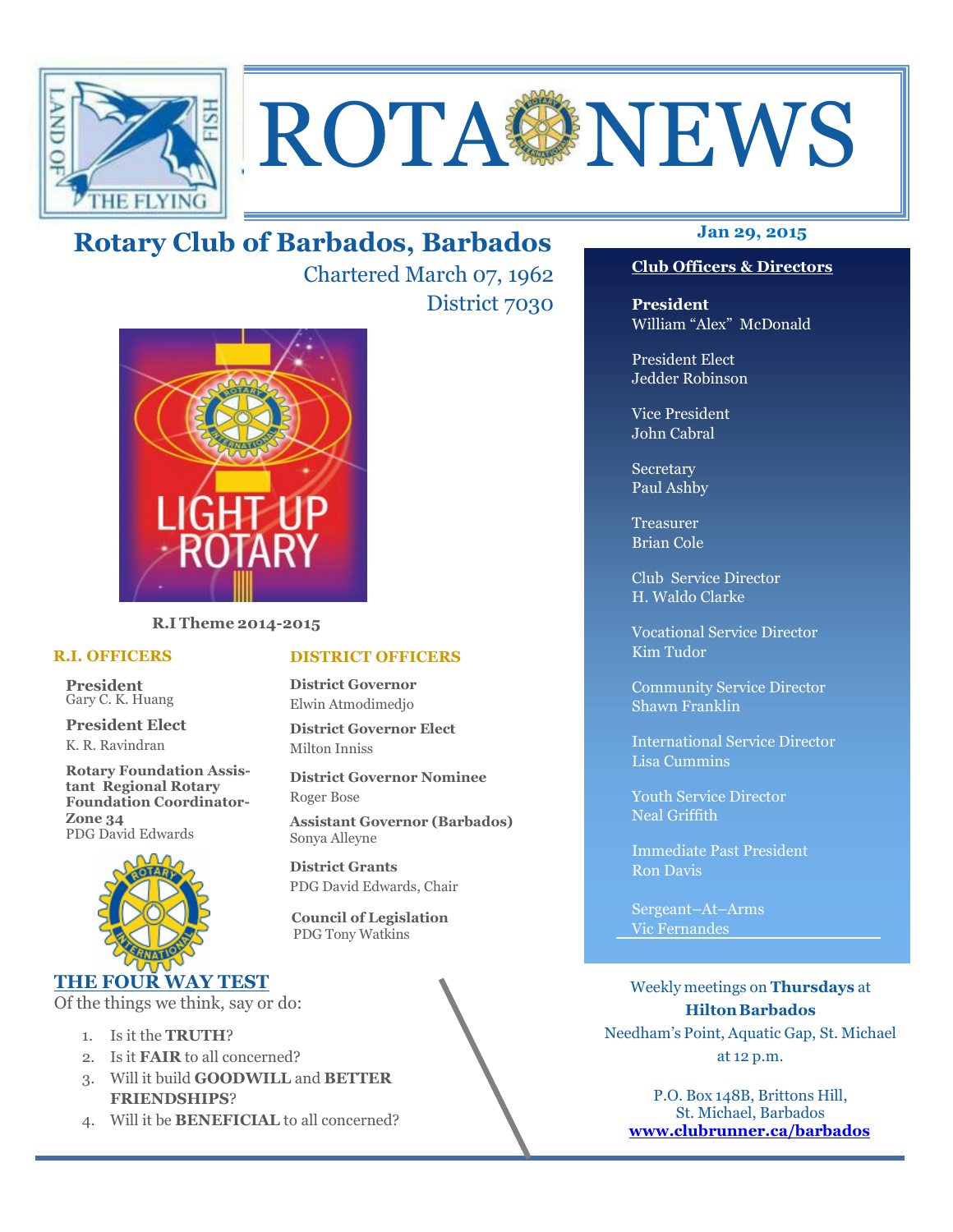#### **THE ROTARY CLUB OF BARBADOS WELCOMES ALL VISITING ROTARIANS AND GUESTS**

#### **January is Rotary Awareness Month**

#### **TODAY IS A FELLOWSHIP MEETING WITH GUEST SPEAKER DGE MILTON INNISS**

#### **Your Greeters are Rotarian Andrew Niven and Chair Winston Warren. Meet our Greeters**



**Rotarian Andrew Niven** joined the Club on October 02, 2014. He was proposed by PP Ron Davis. His Classification is Wholesale. He has been in Barbados for nearly 7 years during which time he has established a wholesale company servicing the hotel, restaurant and catering industry. He also supplies supermarkets with a range of products. There is a subdivision of that company called Wine Barbados.



**Director-elect Winston Warren** joined the Club on December 06, 2012. He was introduced by Community Service Director Shawn. His Classification is Business Services - Cleaning.

Winston is currently the Chair of the Drug Awareness Committee and the Quartermaster of the Club - with responsibility for the **Stores** 

#### **MEET OUR GUEST SPEAKER DGE MILTON**

*He will speak on RI plans for next year, his plans for the District and the upcoming District Conference in Suriname.*



**DGE Milton** is a member of The Rotary Club of Barbados West and has been a Rotarian for over 25 years.

He has served as Club President (2001-02) and as Club Secretary six (6) times. He is also a Sapphire Paul Harris Fellow.

During his year as President, he established the Rotary West Scholarship.

This Scholarship is awarded annually to needy students who are at the Baccalaureate level by a joint panel of the Ministry of Education and

the Rotary Club of Barbados West. This programme has been in existence for 13 years and 9 students have graduated including one with 1st Class Honours.

The programme currently funds 4 students.

## **Continued next page**

### **Meet our Guest Speaker DGE Milton - Cont'd**

Milton has also served as director of all of the Avenues of Service and chaired many committees within the Club, most notably:

• Refurbishment of the Paediatric Ward and Renal Dialysis Unit of the Queen Elizabeth Hospital and is currently chairing the refurbishment of the Medical Intensive Care Unit for the same medical institution

• Membership Committee

• Golf Classic - Established 14 years ago and raises Between BDS \$150,000 and BDS \$200,000 annually to assist with the various charities of the Club.

• President's Ball - The Club's signature fundraiser For several years

Milton's active involvement in Rotary extends beyond his work at the national level in Barbados.

While he is most widely known for his efforts as District Secretary 2010-11, he has served at the District level in the following posts:

- District Disaster Relief Chair (2005-06)
- Public Relations Chair (2011-12, 2012-13)
- Assistant Chair of District Conference Committee on 3 occasions (2000-01, 2004-05, and 2010-11)
- Secretary of District Conference Committee (2000-01, and 2004-05)
- GSE committee (2009-10)
- Trainer at PETS (2010-11, 2011-12, 2012-13, and 2013-14)
- Presenter at District Conference (2010-11, 2011-12, 2012-13, and 2013-14)

#### **The words of DGE Milton**

**"Rotary has been an inspiration to me on many levels. It has taught me humility, respect, understanding, commitment, caring, sharing and the value of friendship.** 

**Fellowship, not only at Club level, but also at District Level has also been a very powerful force for me.** 

**We meet Rotarians from all walks of life, various positions in society and various cultural backgrounds who all share one common interest of service."** 

#### **MEETING DETAILS - Thursday January 22 SAA - PP Vic Fernandes**

- **Attendance 58%**
- **Raffle None this week**
- **Winner Not Applicable**
- **Fines \$178.00**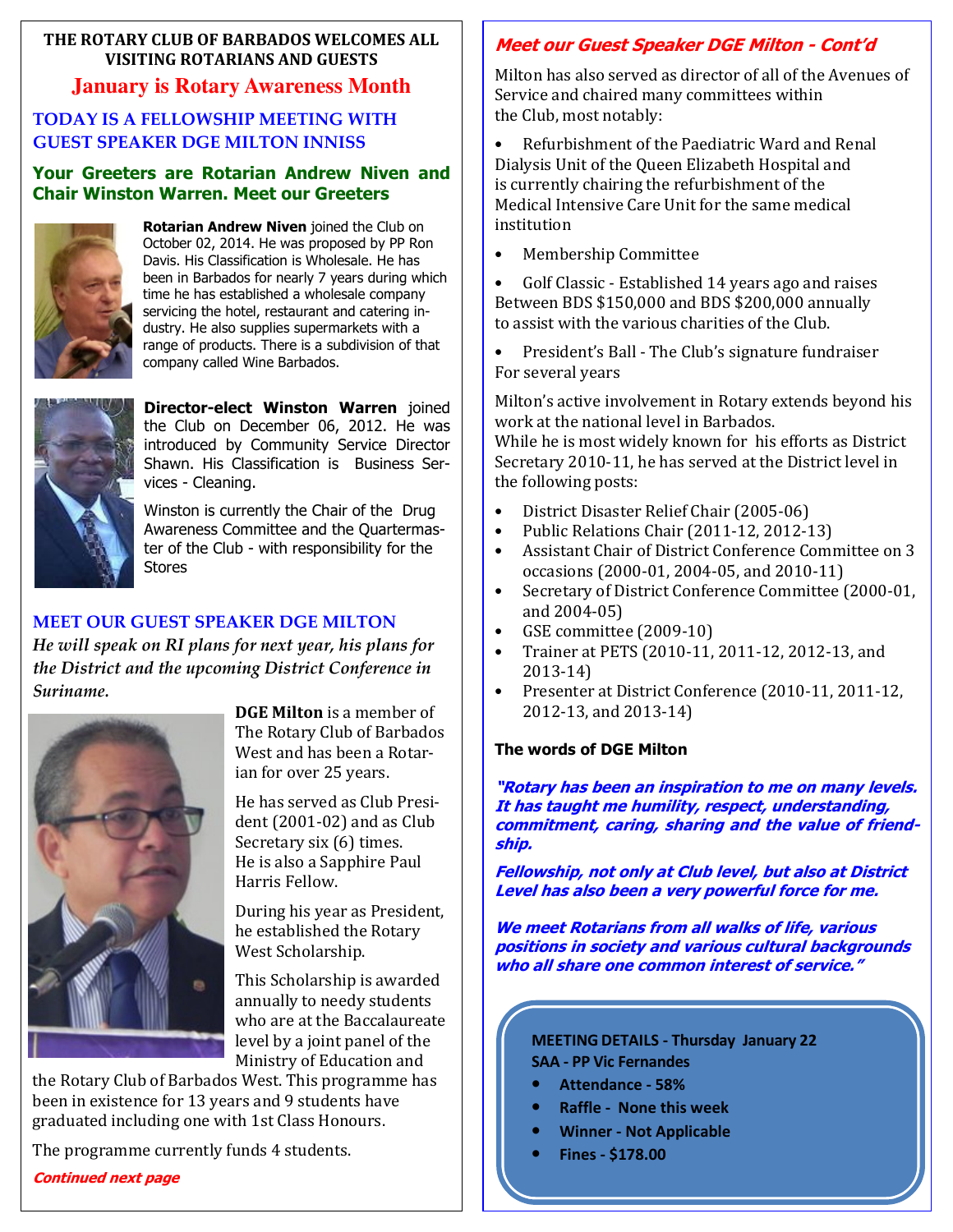#### **FOLLOWING ARE THE HIGHLIGHTS OF THE FELLOW-SHIP MEETING LAST WEEK**

There was a presentation by President Jennifer Mays - Rotary Club of Shreveport, North Louisiana USA

*On Saturday February 28, 1914, the Rotary Club of Shreveport was chartered and became the first Rotary club in North Louisiana. It became a part of District 12 which comprised Texas and Louisiana with 19 clubs***.** 

#### **Shawn Franklin - Community Service**

.

Director Shawn thanked all those who contributed to the success of Child Care Board Children's Party at Sandal Wood Estate which was held on Jan 21.

#### **PROFILES IN COMMUNITY SERVICE#14 PAST CHAIR ROTARIAN PATRICK HINDS JP, MVO, PHF Prepared by Rotarian DR Douglin**

—————————————————————————————-

Affable…. Quiet…. Stoic….. These are three words that I would use to describe Mr. Patrick Hinds JP, MVO, PHF, member of Rotary since January 2<sup>nd</sup> 1982.

Chatting with him in my office, he speaks with pride about Rotary and its accomplishments in Barbados and in the Dutch Netherland Antilles where he worked and resided for the better part of 2 years.



At the time of Mr. Hinds' induction into the Rotary Club of Barbados, his Classification was that of Tourism as he served as Director of the Barbados Board of Tourism until 1986.

He was introduced into the Club by the late Hon Rotarian and PP Rex E. Wason, PHF and has several fond memories of the meetings, social events and projects for which Rotary is known.

He completed much work with the Fellowship Committee especially in his position as Director of Tourism. He was instrumental in engaging various visiting regional and international government officials to the Club meetings. He sat on a number of other Committees notably the Drug Awareness Committee.

In 1987, Mr. Hinds bade farewell to Barbados taking a leave of absence from the Barbados Club to relocate to the Dutch Netherlands Antilles…the beautiful, cosmopolitan and charismatic islands of Aruba, Bonaire, Curacao and St. Maarten (the Dutch side).

Although not fluent in Dutch or even partially conversant, he assisted the overseeing Government for the better part of two years, as appointed Tourism Advisor.

 around the city centers. This to develop and mature their tourism product into what it is today including the development of man-made beaches and the rerouting of traffic to improve the flow of people

#### **Profiles in Community Service #14 continued next page**

#### **PROFILES IN COMMUNITY SERVICE#14 PAST CHAIR ROTARIAN PATRICK HINDS JP, MVO, PHF, (CONT'D)**

He attended the local Rotary Club of Curacao as a visiting member from Barbados and maintained a regular attendance. He delivered speeches at the Club in Curacao and also in St. Maarten about Tourism in Barbados and the Netherlands, a several part series.

On his return to Barbados, Mr. Hinds moved away from Tourism and his Rotary Classification was changed to General Merchandise - Wholesale in 1989-90.

This wholesaling business Antillean Products Inc. focused on and became the leader in post cards in Barbados. Its genesis was the mention of the phrase "antediluvian" in relation to the post card industry in Barbados by a group of expatriates who wanted to see a more modern style of postcard.

From 1989 to 2009 Mr Hinds achieved 100% attendance in the Club, the streak was ended solely by illness. In his words his status is now "senior active" although this status is not now an official one within the Rotary Organization<sup>1</sup>.

Mr. Hinds applauds the Rotary Club of Barbados for all that it has done since its inception towards community service.

A self described 'family' man, he encourages the nurturing of the bonds of camaraderie and solidarity between club members.

<sup>1</sup>*Rotary no longer has a senior active classification. As of the 2001 Council on Legislation, only two membership categories exist: active and honorary. Rotarians who have retired may retain the same classification, but they aren't counted in the total number of members in a classification https://sites.rotary.org/en/members/generalinformation/ frequentlyaskedquestions/pages/ridefault.aspx#3* 

*—————————————————————————————————-* 

#### **UPCOMING EVENT**

——————————————

Our Club Assembly will be on Saturday February 7, 2015 at 9:00 a.m. in The Barbados Light and Power Training Room Bay Street St. Michael.

Come to hear, share and engage on the intricacies and exciting activities the Club has and or will be a performing during the year 2014-15.

*—————————————————————————————————-* 

#### **ROSTER INTERACT SMS/CHS**

| PP Michael Browne   | <b>CHS</b> | Feb.04 | $2.10 \text{ pm}$ |
|---------------------|------------|--------|-------------------|
| PE Jedder Robinson  | <b>SMS</b> | Feb.06 | $2.30$ pm         |
| Dir Waldo Clarke    | <b>SMS</b> | Feb.13 | $2.30$ pm         |
| PP Tony Williams    | <b>SMS</b> | Feb.20 | $2.30$ pm         |
|                     |            |        |                   |
| PP Erskine Thompson | <b>SMS</b> | Feb.27 | 2.30 pm           |